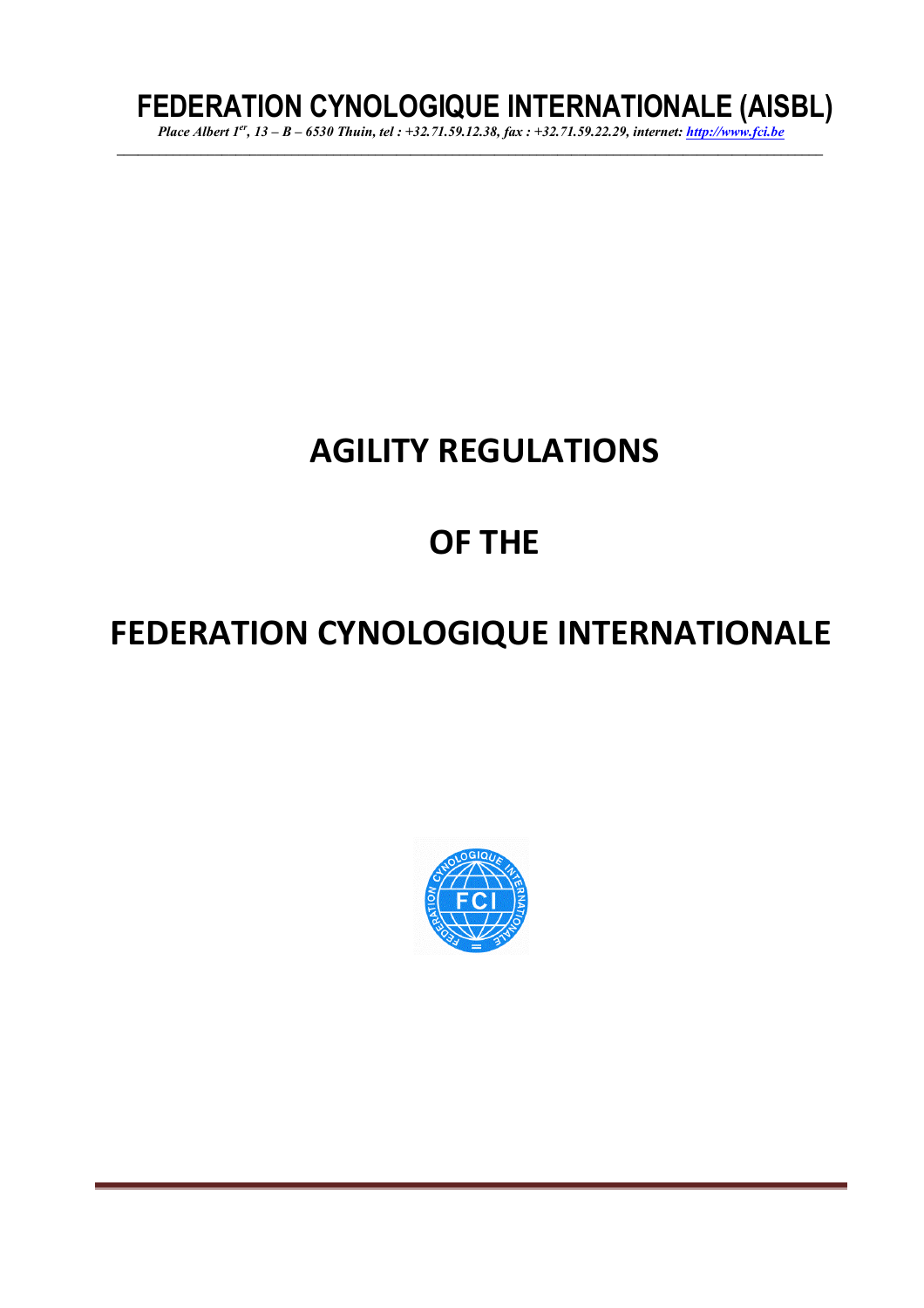# **CONTENTS**

| А.       |                           | 3  |
|----------|---------------------------|----|
| В.       |                           | 3  |
|          |                           | 3  |
|          |                           | 3  |
|          | <b>COURSES</b>            |    |
|          |                           | 3  |
|          |                           |    |
|          | $\overline{4}$            |    |
|          | a) Standard Course Time 4 |    |
|          | b) Maximum Course Time 4  |    |
|          |                           |    |
|          |                           | 5  |
|          |                           | 8  |
|          |                           | 8  |
|          |                           | 8  |
|          |                           | 10 |
|          |                           | 10 |
| C.<br>D. |                           | 10 |
|          |                           | 11 |
|          |                           | 11 |
|          |                           | 11 |
|          |                           | 11 |
|          |                           | 11 |
|          |                           | 12 |
|          |                           | 13 |
|          |                           | 13 |
|          |                           | 14 |
|          |                           | 13 |
|          |                           | 13 |
|          |                           | 15 |
|          |                           | 16 |
|          |                           | 16 |
|          |                           | 16 |
|          |                           | 16 |
|          |                           | 16 |
|          |                           | 17 |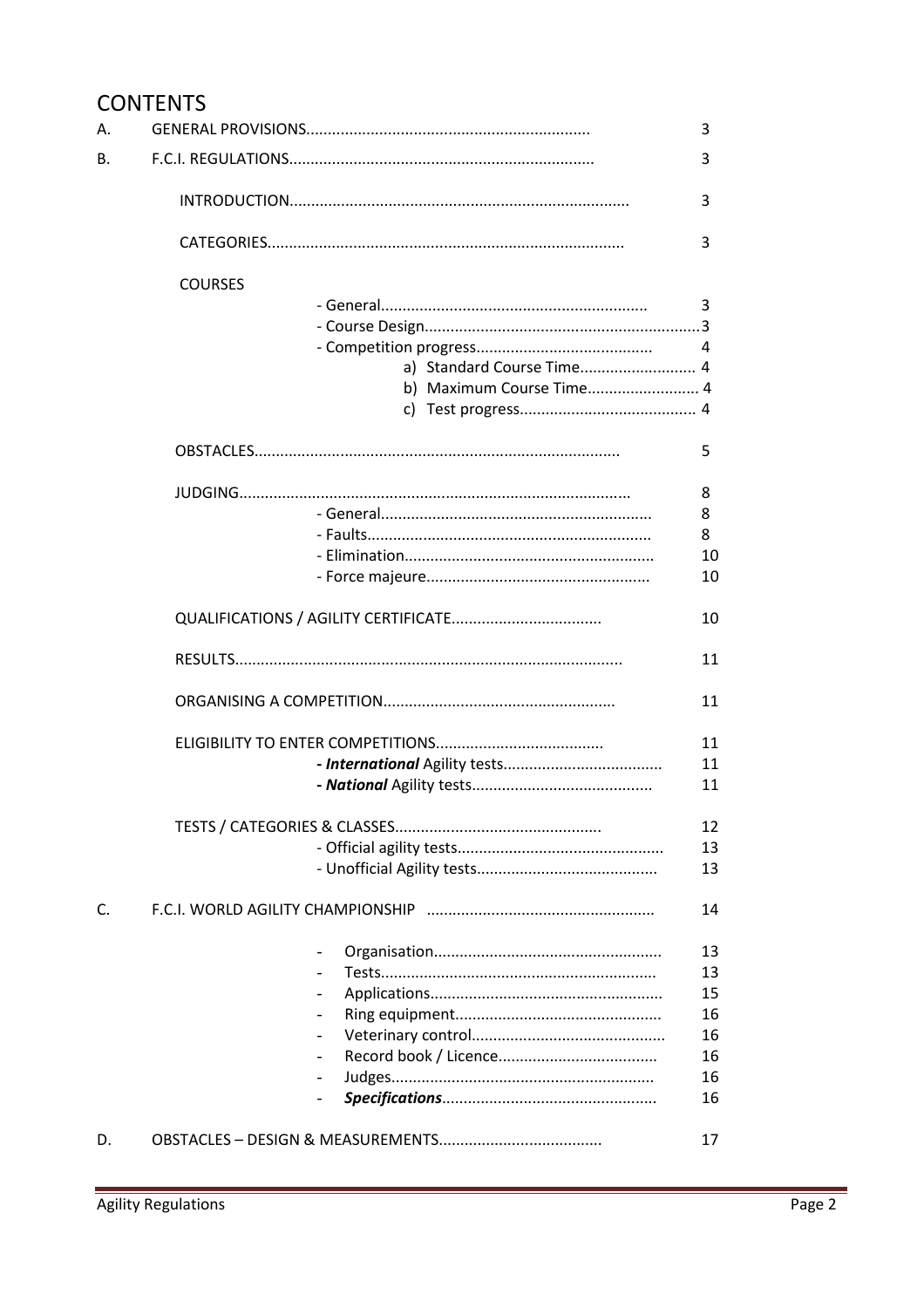# **A. GENERAL PROVISIONS**

The National Canine Organisations (N.C.O.) are invited to promote the AGILITY ideal and the regulations defined by the F.C.I.

# **B. F.C.I. REGULATIONS**

# *International / National competitions*

*The main purpose of the FCI rules is to set a standard for international competitions and should be used to standardise international FCI events, international judging guidelines and equipment standards. National Kennel Club's should use them as a basis for developing their own rules and regulations differing only to accommodate local needs.* 

# INTRODUCTION

Agility is a dog competition open to all dogs.

The aim of agility is for dogs to negotiate different obstacles to assess and enhance their intelligence and agility.

It is an educational and sporting activity intended to improve the dog's integration into society.

The sport requires a good rapport between dog and handler, which will result in perfect understanding. Competitors therefore must be familiar with elementary training and basic obedience.

# **CATEGORIES**

Three categories exist:

S (Small) : for dogs measuring less than 35 cm. at the withers

M (Medium) : for dogs measuring 35 cm. or more and less than 43 cm. at the withers

L (Large) : for dogs measuring 43 cm. or more at the withers

# COURSES

A course is built *using as many types of* obstacles *as possible;* the way they are placed determines the degree of difficulty and speed. The dog must complete the course within a predetermined time and the obstacles must be negotiated in the correct order.

# 1° General

- The ring, required to build an agility course, must measure at least *24* m x 40 m. Within this area the ring that the course will be built in must measure at least 20 m x 40 m. When two rings are used, it is advisable to have a closed partition between them or a distance of about 10 m.
- The actual length of the course will be between 100 m and 200 m and, depending on the class, will require a dog to traverse at least 15 obstacles but no more than *22*, no less than 7 of them must be jumps. A standard competition set must contain at least *14* hurdles.
- Spread jumps will have a maximum width: S: 30 cm; M: 40 cm; L: 55cm.
- **The distance between two consecutive obstacles ranges from 4 to 7 m in category Small and** 5 m to 7 m *in categories Medium/Large*.
- The handler should be able to pass each obstacle on both sides.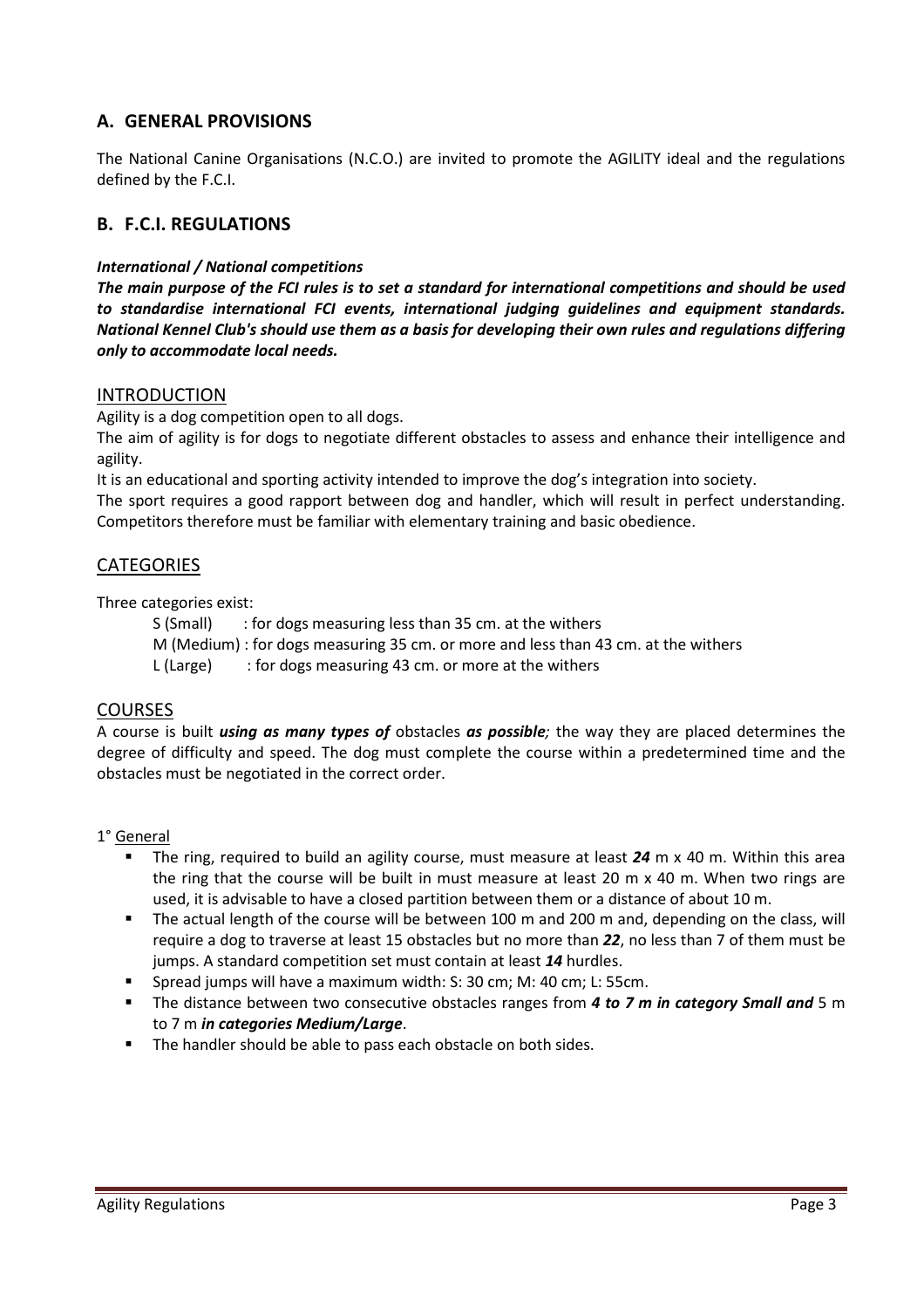# 2° Course design

The design of the course is left entirely to the judge's imagination, but *the natural handling side* must change at least twice.

Before the start of a competition the judge will inspect the obstacles put at his disposal and when they meet the necessary standard, he will hand over his course design to the organising committee who will then set up the course.

The judge will check the course and have the length measured precisely.

A well-designed course will allow the dog to go round easily and smoothly.

The aim is to get the correct balance between the control over the dog, avoiding faults on the obstacles and the speed with which the course is negotiated.

It is advisable to frequently change the design of the course and position of the obstacles in order to avoid any automation in the dogs.

# 3° Competition progress

No practise is allowed on the course but competitors will be allowed to walk the course without their dogs before the test begins.

Before starting the competition the judge will brief the handlers, explaining to them the nature of the competition, standard course time, maximum course time, the way the test will be marked and remind them of the rules.

# a) Determining the Standard Course Time (SCT)

The speed in meters per second chosen on the course will determine the SCT. The speed chosen will depend on the standard of the competition and the degree of difficulty of the course and the surface the dog has to run on.

The SCT (in seconds) will be determined by dividing the length of the course by the chosen speed (in m/s). Example: A course is *160 m long* and the chosen speed *4.0 m/s* The SCT will be *40 seconds (160 ÷ 4.0).* 

# b) Determining the Maximum Course Time (MCT)

The MCT should not be less than 1,5 times the SCT *or more than 2 times the SCT.* 

# c) Test progress

The handler will go into the ring and place the dog (sit, down or stand) behind the start line. If the dog is still on the lead than the dog's lead and collar are taken off. For safety reasons dogs must never wear these while under test. During the test the handler is not allowed to have anything in his hands.

The handler is allowed to position himself anywhere on the course. The handler will start his dog after the judge's signal. The time will start as soon as the dog crosses the start line.

# *Start procedure at the World Championships:*

# *Once the judge has signalled to the handler that he is ready to start, the handler will have 15 seconds to start his dog - after which the timing will start automatically.*

A variety of commands and signals are allowed during the test.

The handler must ensure that the dog traverses the obstacles in the correct order without touching the dog or the obstacles. The handler must not negotiate, go under or over, the obstacles.

The test is finished and the time stopped when the dog crosses the finish line.

The handler puts the dog back on the lead and leaves the ring.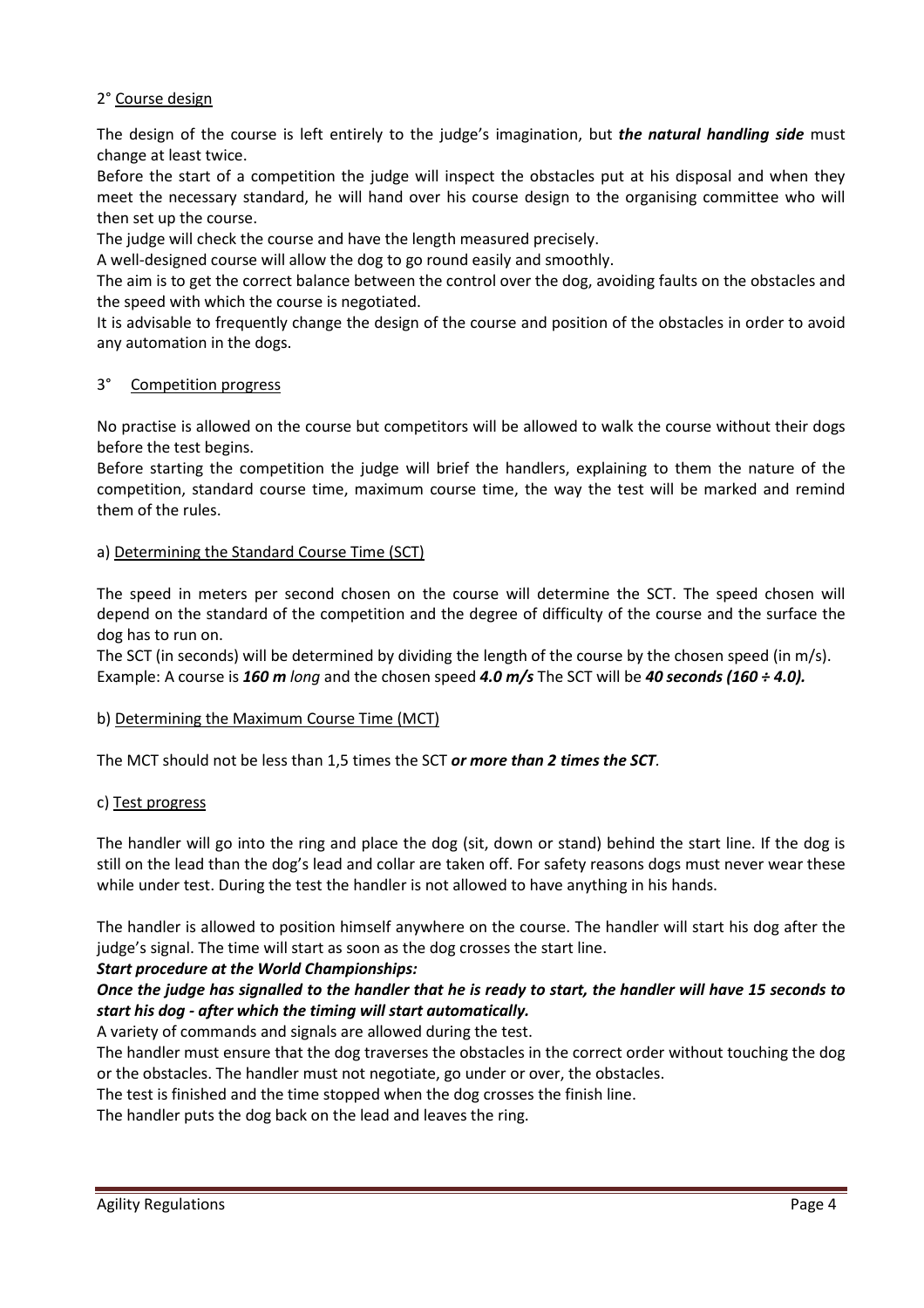**OBSTACLES** 

The obstacles approved by the F.C.I. are:

| <b>Jumps</b>             | <b>Contacts</b> | <b>Others</b>   |
|--------------------------|-----------------|-----------------|
| - Hurdles                | - See-Saw       | - Flat Tunnel   |
| - Viaduct or Wall        | - A-frame       | - Tube Tunnel   |
| - Tyre (breakaway/solid) | - Dog Walk      | - Weaving Poles |
|                          |                 | - Long Jump     |

- Table

Obstacles may under no circumstances be unsafe for the dogs and must comply with the following specifications and be in accordance with the enclosed drawings.

*The colours of the contact zones may not be white, black or brown.* 

Hurdles**:** a) Single

Height**:** L: 55 to 65 cm. - M: 35 to 45 cm. - S: 25 to 35 cm.

Minimum width: 1,20 m. **-** *Maximum 1,50 m.*

Hurdles can be set up with poles *(wood or safe synthetic materials - metal not allowed),* panels, gates, brushes, etc. The top pole or plank, however, must be easily displaced. *The poles have a diameter of 3 to 5 cm and should have contrasting colours in at least 3 segments.*

No part (pole holders or cups), removable or permanent, should be protruding from the upright or wing.

*The inner upright of the wing must at least be 1 m high. The width of the wing must be minimum 40 cm and maximum 60 cm.* 

*The start of the taper to the outside upright of the wing should be at least 75 cm high. The hurdle wings must not be connected or fixed to each other.* 

*Dogs should not be able to go under or through any part of the wing.* 

#### b) Spread

Two single jumps (as in item a), but with poles only) placed together to form a double spread jump. The poles are placed in ascending order with a difference in height of 15 to 25 cm.

The highest pole *- which should be at least 10 cm wider than the first -* is placed at the back:

L: 55 to 65 cm. - M: 35 to 45 cm - S: 25 to 35 cm.

The total depth must not exceed: L: 55 cm - M: 40 cm- S: 30 cm

No part (pole holders or cups), removable or permanent, should be protruding from the upright or wing.

Wall: Height: L: 55 to 65 cm - M: 35 to 45 cm - S: 25 to 35 cm

Minimum width: 1,20 m *- maximum 1,50 m* and approximately 20 cm. thick *at the bottom and must be at least 10 cm thick at the top.* 

The panel can have 1 or 2 tunnel shaped openings. The wall should have displaceable units at the top.

The shape of the units:  $\curvearrowright$ 

*The pillars must be at least 1 m high and must not be connected to the centre panel; width and depth of the pillar: minimum 20 cm - maximum 40 cm*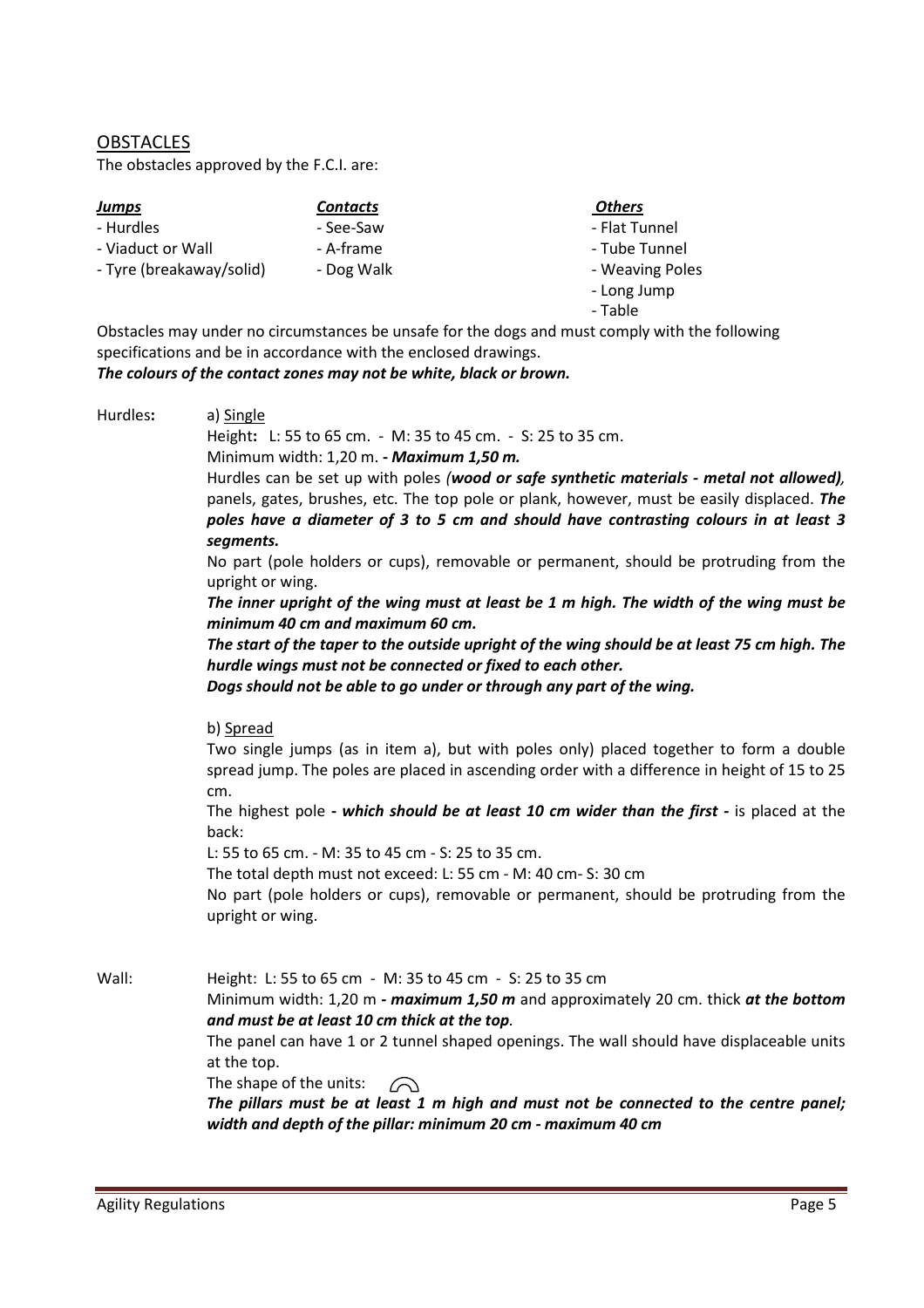Table: 0,90 x 0,90 m minimum – 1,20 x 1,20 m maximum. Height: L: 60 cm. - M and S: 35 cm. The table must be stable with a non-slippery surface. An electronic timing device (audible signal after 5 seconds) *must* be built into *or placed on* the table surface except for an area, 10 cm. wide around the top edges of the table. *The corners of the table must not be dangerous to the dog. The supporting structure must not prevent the dog from going under the table - the side of the table must be of a contrasting colour to the surface of the table.* 

Dog Walk: Height: 1,20 m. minimum - *1,30* m maximum The planks should be a minimum of 3,60 m. and a maximum of *3,80* m. in length and 30 cm. in width.

> *The surface of the obstacle must be non slip.* Each ramp should have anti-slip slats at regular intervals (about every 25 cm.) to avoid slipping and making the climb easier, but not within 10 cm. of the start of a contact area. These slats must be 20 mm. wide and 5 to 10 mm. thick and must not have sharp edges.

> The last 90 cm. from the bottom of each ramp should have a different colour (on the sides as well) to indicate the contact area. *Electronic contacts may be used.*

> *The legs of the dog walk should not exceed the top of the obstacle. The legs and other supporting structures of the dog walk should not prevent the tunnel from being placed safely under the dog walk.*

See-saw**:** The length of the plank should be a minimum of *3,60 m* and a maximum of *3,80* m and 30 cm in width.

> The height of the central bracket *should be 60 cm measured from the ground to the top of the plank.*

Contact areas: same as the dog walk. *Electronic contacts may be used.*

The obstacle must be stable and the *surface* must be non-slip. However, anti-slip slats are not allowed. The see-saw must be properly balanced (must not tip too fast or too slow) and allow the small dogs to tip it without problems.

Check: The see-saw must tip between 2 and 3 seconds when a weight of 1 kilo is placed *in the centre of the down contact area of the obstacle.* If this is not the case then adjustments must be made. *The pivot point of the see saw should not be more than 10 cm from the top of the plank.*

A-frame: Two ramps A-shaped.

Width: 90 cm. minimum, which may be increased at the bottom to 1,15 m.

 The apex must be 1,70 m. from the ground for all dogs. The length of the ramps should be between 2.65 and 2.75 m.

*The surface of the obstacle must be non slip.* Each ramp should have ant-slip slats at regular intervals (about every 25 cm.) to avoid slipping and making the climb easier, but not within 10 cm of the start of a contact area. These slats should be 20 mm. wide and 5 to 10 mm thick and must not have sharp edges.

 The last 1,06 m. from the bottom of each ramp should have a different colour (on the sides as well) to indicate the contact area.

 The top of the A-frame may not present any danger to the dogs and must be covered if necessary.

*The supporting structures of the A-frame should not prevent the tunnel from being placed safely under the A-frame.* 

Weaving Number of poles: *12*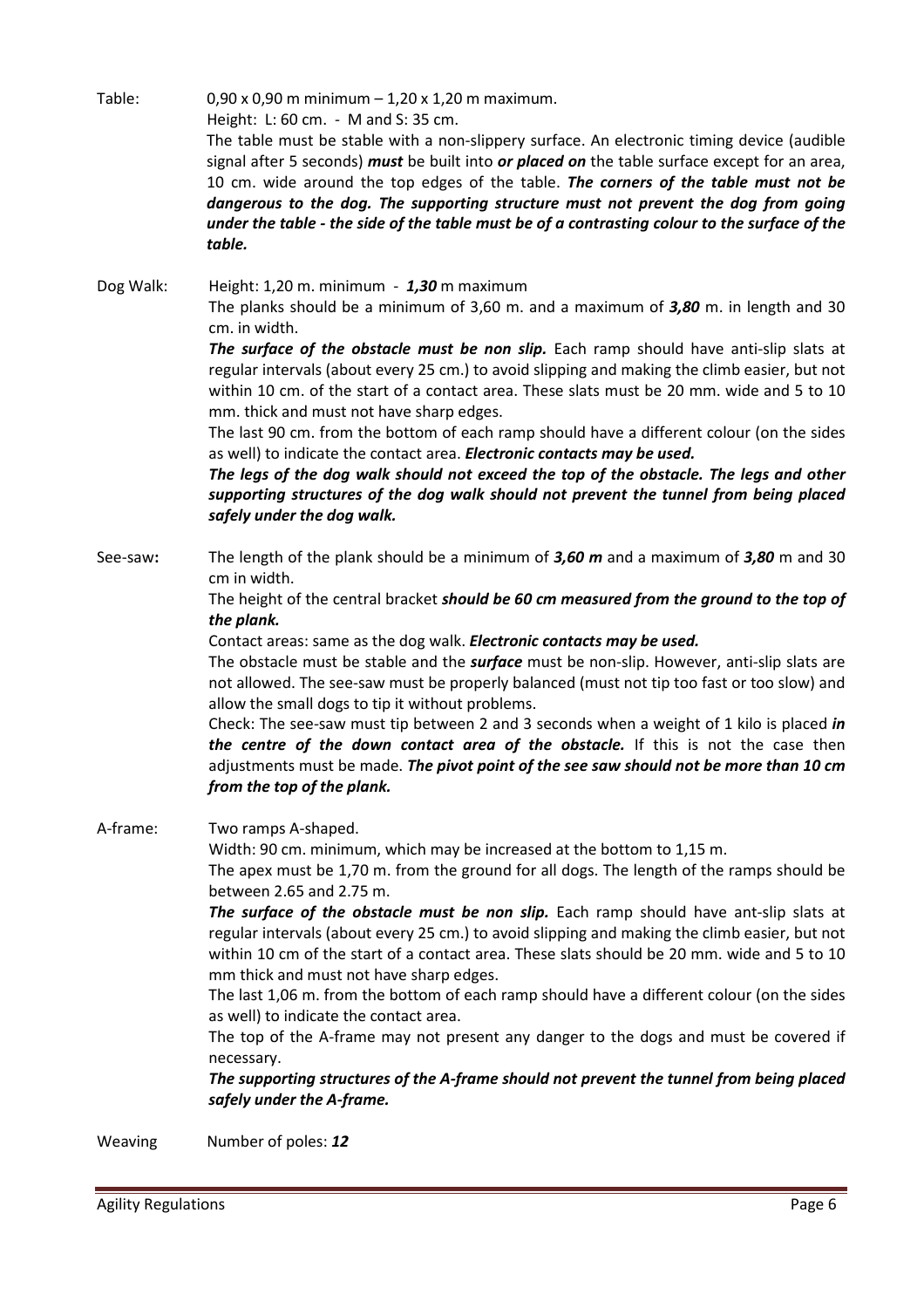| Poles:        | The poles are rigid and have a diameter of 3 to 5 cm. The height of the poles is 1 to<br>1,20 m and they are placed 60 cm apart (measured between poles).<br>The poles must not be made of metal (wood or safe synthetic materials are<br>recommended). The frame should be no thicker than 8 mm and no wider than 8 cm. The<br>legs of the frame should not be in the way of the dog during the normal sequence when it<br>is weaving.                                                                                                                                                                                                                                                                                                                                                 |
|---------------|-----------------------------------------------------------------------------------------------------------------------------------------------------------------------------------------------------------------------------------------------------------------------------------------------------------------------------------------------------------------------------------------------------------------------------------------------------------------------------------------------------------------------------------------------------------------------------------------------------------------------------------------------------------------------------------------------------------------------------------------------------------------------------------------|
| Tube tunnel:  | Diameter: 60 cm - Length: 3 to 6 m.<br>Flexible so that one or more bends can be formed.                                                                                                                                                                                                                                                                                                                                                                                                                                                                                                                                                                                                                                                                                                |
| Flat tunnel:  | It must have an entrance of rigid construction with a depth of 90 cm.<br>The entrance has a height of 60 cm. and a width of 60 to 65 cm.<br>The exit is made of supple material and is 2,50 to 3,00 m. in length and has a<br>diameter of 60 to 65 cm.<br>If possible, the exit should be pegged down - the pegs should be no more than<br>50 cm. apart, allowing all sizes of dogs an easy exit. The surface of the entrance floor must<br>be non slip.<br>The entrance to the tunnel must be secured to prevent movement. The leading edge of<br>the entrance must be covered with protective material.                                                                                                                                                                               |
| Tyre:         | Aperture diameter: 45 cm. to 60 cm.<br>Aperture centre from the ground: L: 80 cm. - M and S: 55 cm.<br>The tyre must be adjustable in height (chains or rope), fixed or rigid attachments<br>are not allowed.<br>The bottom half of the tyre must be closed or filled for safety reasons. The width of the<br>tyre: minimum 8 cm - maximum 18 cm.<br>A breakaway tyre may also be used.<br>The base of this obstacle should be approximately 1.5 x the height measured<br>from the floor to the top edge of the tyre, in category Large.<br>The width of the frame should not exceed 1,50 m. The distance between the inside of the<br>upright and the outside edge of the tyre must be a minimum of 15 cm.<br>Light material is not allowed, the obstacle should be sturdy and stable. |
| Long jump:    | Two to five units comprise a long jump. The overall length is:<br>$L: 1,20$ to 1,50 m. (4 to 5 units)<br>M: 70 to 90 cm. (3 to 4 units)<br>S: 40 to 50 cm. (2 units)<br>Width of the jump: 1,20 m.<br>The units are placed in ascending order. The lowest unit at the front: the height: 15<br>cm. Height of the highest unit: 28 cm. Depth of each unit: 15 cm, rising in height.<br>Corner poles, with a minimum height of about 1,20 m should be placed at all four<br>corners (not fixed to any of the units). The top of these poles should be covered to<br>protect dog and handler if necessary. The marker poles are not considered part<br>of the obstacle, they are only a judging aid.                                                                                       |
| Start-Finish: | The start and finish line should be placed within 1 m. of the first and the last hurdle. The<br>distance between the marker poles should be the length of the hurdle poles plus 50 cm.<br>left and right.<br>If a dog runs by the first obstacle then it will be faulted with a refusal and the manual time<br>will start as the dog passes the start line.                                                                                                                                                                                                                                                                                                                                                                                                                             |

There should be enough room (at least 6 m.) for the dog at the start and at the finish.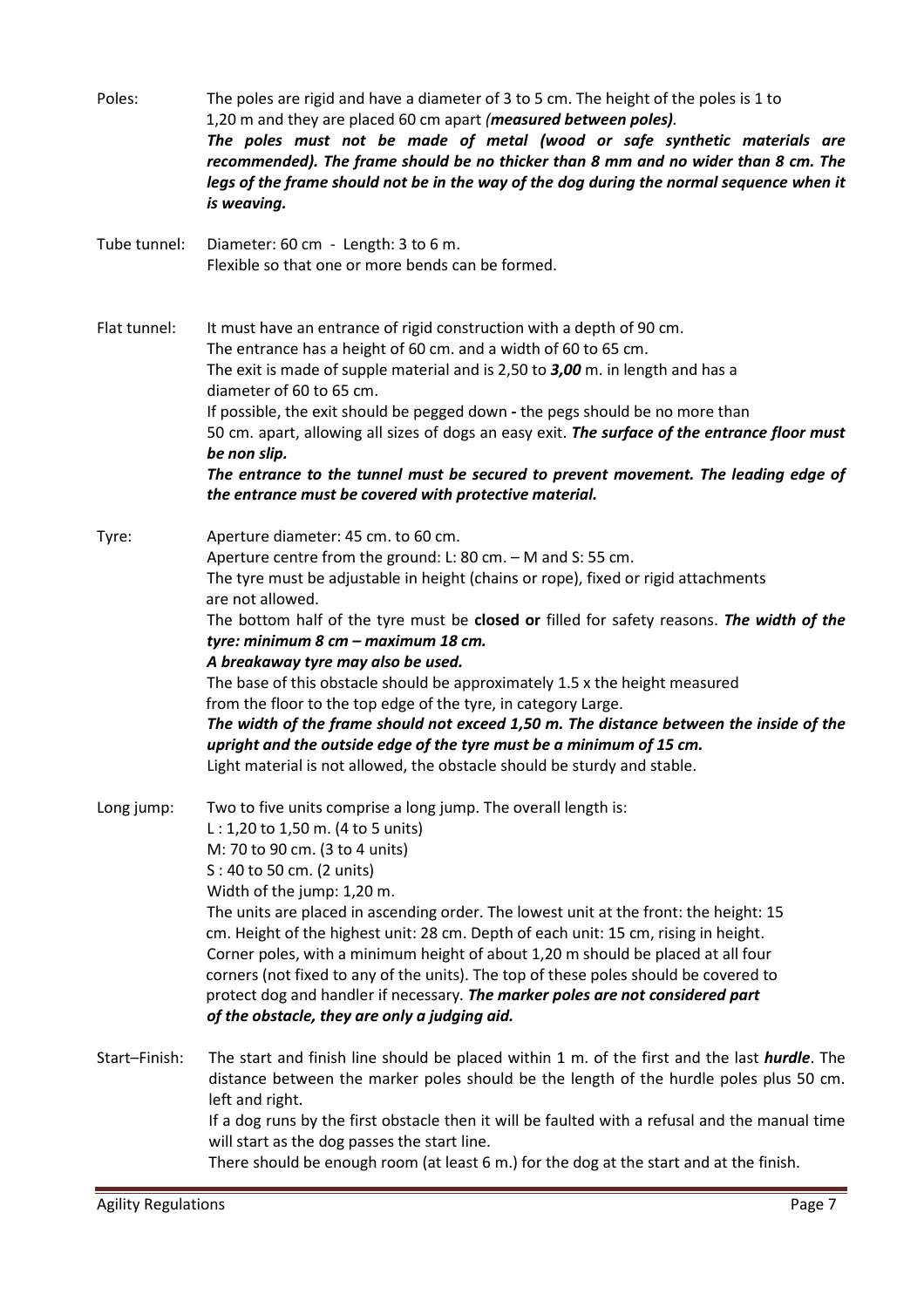# JUDGING

No competitor shall impugn the decision of the judge whose decisions are final.

# 1° General

The aim is to let the dog negotiate the course correctly and within the SCT. The SCT, however, is only a reference, an agility course *should be a balance between accuracy and* speed.

In case of dogs finishing equal, the dog with the least amount of faults on the course should be favoured. The time will be taken into consideration only when the total faults are the same.

If, by chance, the total faults (course + time faults) are exactly the same the judge can run off the equal dogs.

# 2° Faults

Faults applied are:

- Faults incurred for failure to negotiate the course correctly
- Faults incurred for failure to complete the course within the SCT

# **Faults**

a) Exceeding the SCT: a single fault per second.

#### b) General:

- The handler must not pass between the poles that mark the start and/or the finish or he will be faulted (5 faults), also the time will start as the handler crosses the start line.
- A handler who gains an advantage by touching his dog **or an obstacle** will be faulted 5 faults each time it occurs.
- A handler who deliberately touches an obstacle will be faulted 5 faults each time it occurs.

# c) Faults on the course:

All course faults are in units of five (5 faults)

#### Knockdowns:

It is a fault each time any part of any obstacle is knocked down.

#### Refusals:

Will be faulted with a refusal: a dog that stops in front of an obstacle or a dog that stops on the course. A dog that runs out or runs by an obstacle, jumps between the tyre and the frame or walks through the long jump. A dog that puts its head or a paw in a tunnel and comes back out again.

# Contact area:

On the A-frame, dog walk and see-saw the dog must touch the up as well as the down contact with at least one paw or part of its paw. Failure to do so: 5 faults each time it occurs.

Refusals must be corrected, failure to do so will result in elimination.

The same applies to the weaving poles, where each mistake must be corrected.

Other faults: knockdowns or missing a contact point: the dog will be penalised but it continues its run.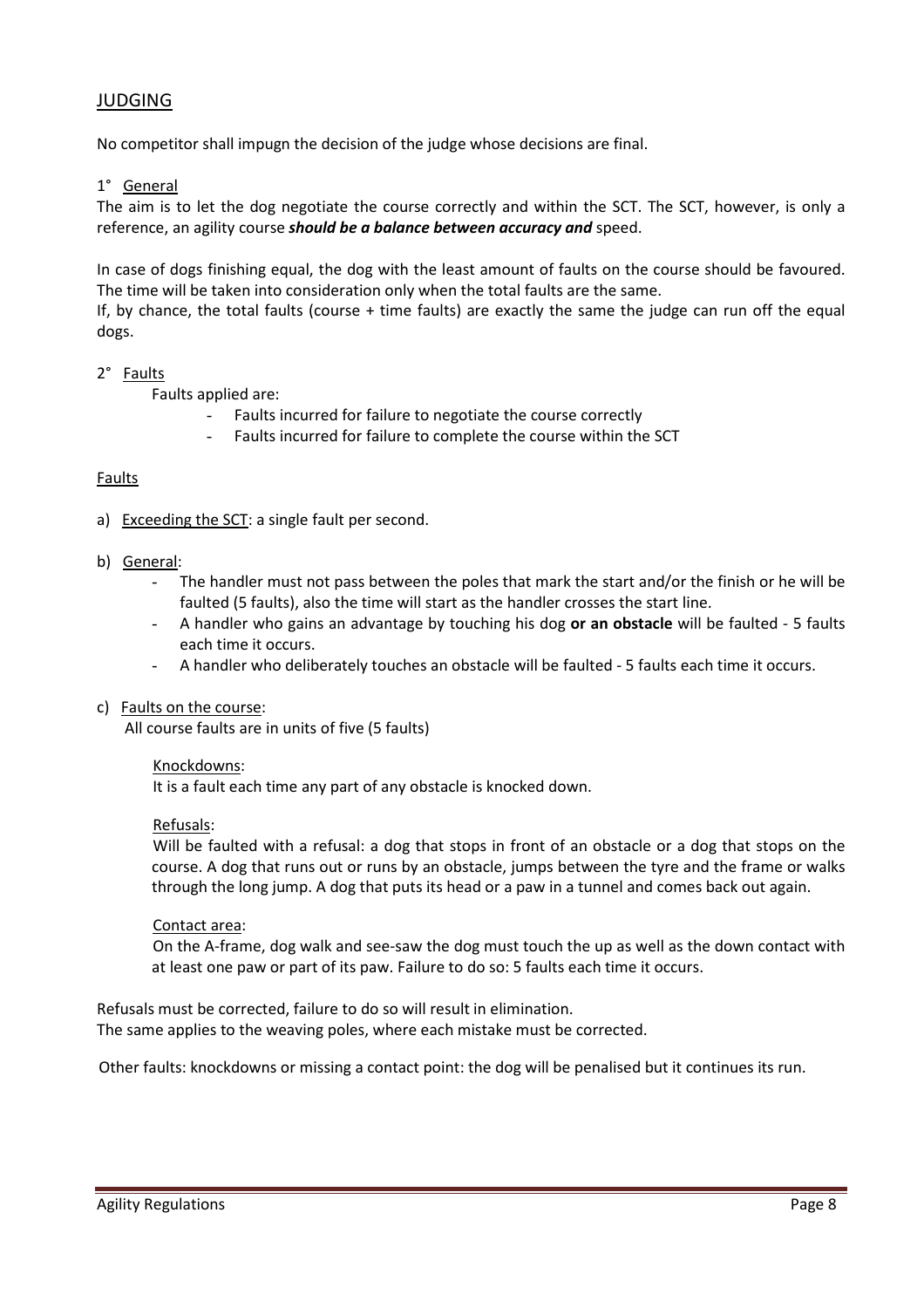# d) Marking on specific obstacles:

Table

There will be a 5 second wait on the table with the dog in any position, which may be changed during the wait. The count will start as soon as the dog is on the table.

If the dog leaves the table before the count is finished and the signal from the judge, it will be penalised with a fault (5 faults) and will have to get back on the table where the count is restarted. Failure to do so will result in elimination on the next obstacle

The dog can get on to the table from three sides: A, B and C. If the dog passes the table and jumps on from side D, it will be penalised with a refusal (5 faults) but will not be eliminated for taking an obstacle from the wrong side.



It is a fault if the dog slips off the table (5 faults) and it will have to get back on the table (from any side) where the count is restarted. A dog that runs under the table will be penalised with a refusal (5 faults). A handler who starts the electronic countdown will be eliminated.

# Dog walk

The dog that alights from the obstacle before touching the descending ramp with four paws will be penalised with a refusal (5 faults)

# See-saw

The dog that jumps off the obstacle before passing the pivot point will be penalised with a refusal (5 faults). The see-saw must touch the ground before the dogs alights from the obstacle, otherwise it will incur 5 faults.

# A-frame

The dog that alights from the obstacle before touching the descending ramp with four paws will be penalised with a refusal (5 faults).

# Weaving poles

The first pole must be on the left of the dog, the second on the right and so on.

Each incorrect entry will be penalised with a refusal (5 faults). For further errors a dog should only be penalised once, with a fault (5 faults). Back weaving (more than 2 gates) will result in elimination.

The obstacle must be completed correctly before negotiating the next obstacle, failure to do so will result in elimination on the next obstacle.

# Long jump

The units of the obstacle are evenly spaced and in ascending order to make a jump that is 0,40 to 1,50 m. long.

"S" : 40 to 50 cm (2 units), "M" : 70 to 90 cm (3 to 4 units), "L" : 120 to 150 cm (4 to 5 units)

Walking through, running past, jumping in from or out to the side and not traversing the complete obstacle will be penalised with a refusal (5 faults).

Banking or knocking down one of the units, as well as a foot or feet landing between the units will be penalised with a fault (5 faults). Casual contact will not be faulted.

The dog or handler will not be faulted when they touch or knock down one of the marker poles of the long jump, even when this causes one of the units to fall down.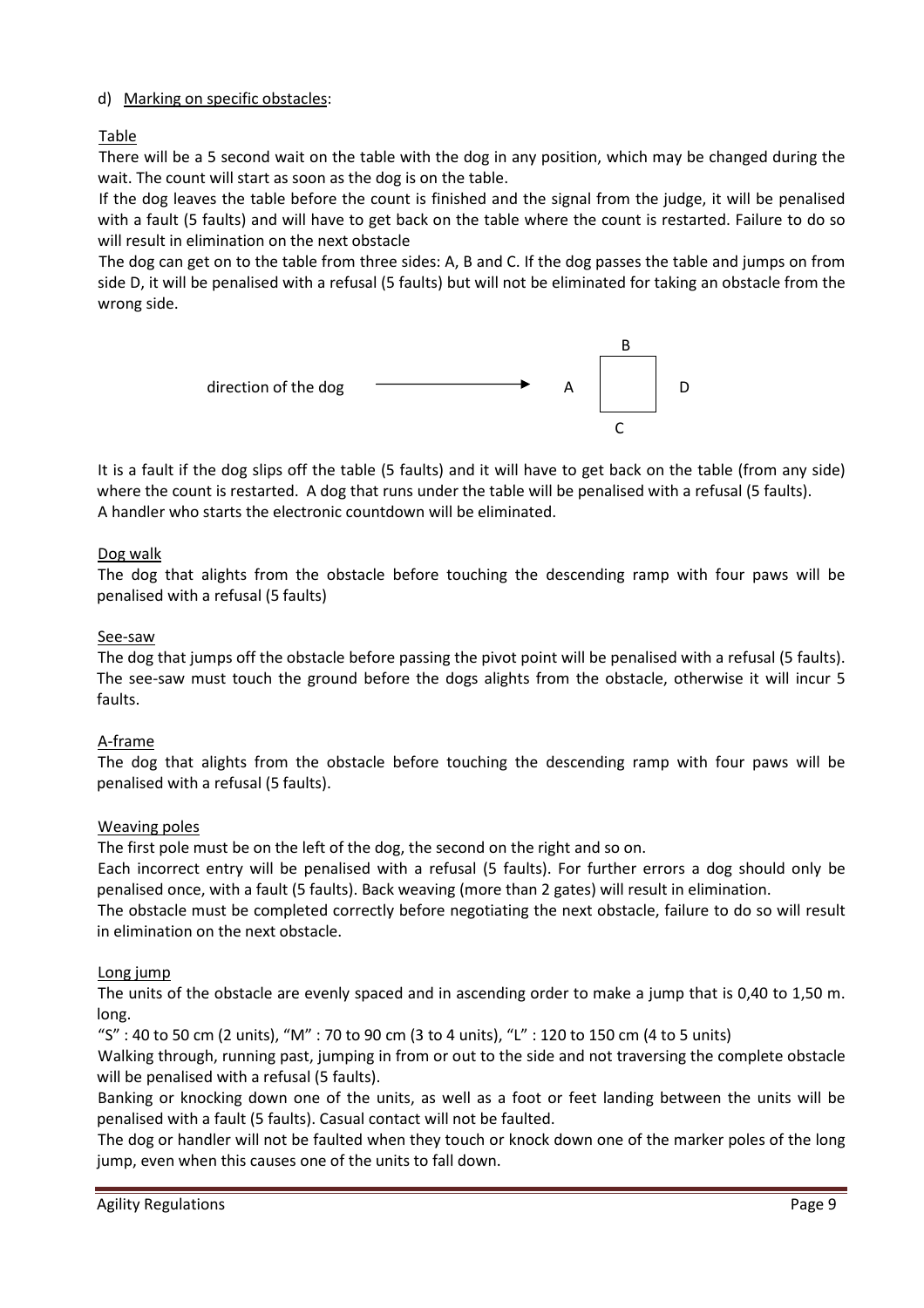Spread jump Judged in the same way as the single hurdles

# *Breakaway tyre*

# *If the tyre breaks away and the dog refuses: elimination If the tyre breaks away when the dog goes through it: 5 faults*

# 3° Elimination

- Unseemly behaviour towards the judge
- Harsh handling of the dog
- Exceeding the Maximum Course Time
- Three refusals
- Taking obstacles out of sequence
- Forgetting to take an obstacle
- Taking an obstacle in the wrong direction
- Dog or handler disturbs an obstacle in such a way that it can no longer be negotiated correctly
- Handler negotiates an obstacle himself, jumps or passes under the obstacle.
- Handler starts the electronic countdown on the table if a table with electronic timing is used
- Handler holds something in his hand
- Replacing the dog at the start after it has crossed the start line (unless instructed by the judge)
- Dog wearing a collar
- Stopping on the course because the handler retires (unless instructed by the judge)
- Dog fouls or leaves the ring or is no longer under control
- Dog snapping constantly at the handler
- *Starting the run before the judge's start signal*

Elimination means that the dog is disqualified and handler and dog must leave the ring as quickly as possible, unless the judge decides otherwise. Elimination must be indicated clearly (whistle, etc.) by the judge.

The judge will deal with all unexpected circumstances and must be consistent at all times.

# 4° Force majeure

Under circumstances beyond the handler's control - poles blown down, twisted cloth of the flat tunnel – the judge can stop the handler and when the obstacle has been rebuilt, the judge will restart the dog from the beginning.

All faults incurred before the dog was stopped will still apply. Up to that point no other faults will be given, however, the handler still has to negotiate the course to the best of his ability; i.e. must make a good attempt. Additional faults will be incurred only after the point at which the dog was originally stopped.

# QUALIFICATION / AGILITY CERTIFICATE

In agility tests, the following 'qualifications' will be given:

| 1) to 5,99 total faults   | <b>FXCFLLFNT</b> |
|---------------------------|------------------|
| 6 to 15,99 total faults   | VFRY GOOD        |
| 16 to 25,99 total faults  | GOOD             |
| more than 26 total faults | NO QUALIFICATION |

'Total faults' means: all the faults on the obstacles plus all the time faults

The 'FCI AGILITY CERTIFICATE' will be awarded to dogs having obtained the qualification 'Excellent' 3 times, with clear rounds, under two different judges in Agility 1 competitions.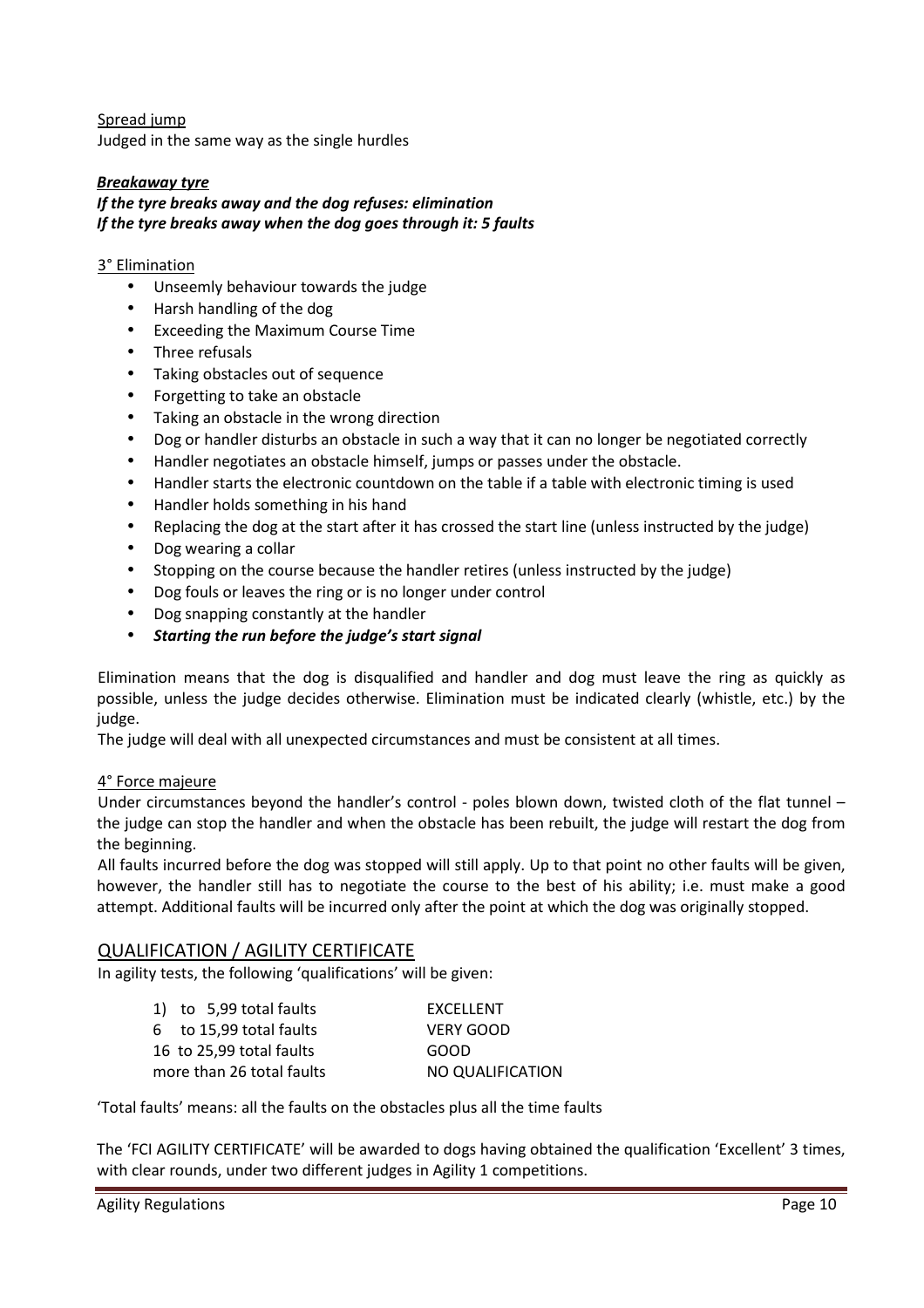# RESULTS

The following is taken into account to decide places:

- 1° Total faults (course + time faults)
- 2° In cases where the total faults are the same, then the dog with the least course faults will be placed first
- 3° In cases where the total faults and the course faults are the same then the fastest dog will be placed first

| <b>Dog</b>     | Faults | Dogs time | Time faults | <b>Total faults</b> | Place |
|----------------|--------|-----------|-------------|---------------------|-------|
| -7             | 5      | 58,71     | 0,00        | 5,00                | 3     |
| 12             | 0      | 65,00     | 5,00        | 5,00                |       |
| 18             | 5      | 57,25     | 0,00        | 5,00                | 2     |
| $\overline{4}$ | 0      | 68,32     | 8,32        | 8,32                | 4     |
| 15             | 10     | 59,17     | 0,00        | 10,00               | 6     |
| $\overline{2}$ | 5      | 65,00     | 5,00        | 10,00               | 5     |

Example: with a SCT of 60 seconds

# ORGANISING A COMPETITION

Clubs wanting to organise an agility competition must:

- 1. Have a ring of minimum 20 x 40 m. The surface must not present a danger to the dogs or handlers (no broken glass, nails, pot holes etc.)
- 2. Appoint a judge approved by his own Kennel Club and the FCI to officiate.
- 3. Provide a number of stewards necessary to run a competition smoothly, which includes:

A scribe who notes the faults signalled by the judge, so the judge need not take his eyes off the dog

2 timekeepers in charge of timing the dogs  $(1 \text{ official} - 1 \text{ back up})$ 

2 equipment stewards in charge of rebuilding obstacles and straightening the flat tunnel after each passage

2 secretaries (minimum) in charge of the scoreboard, filling in the record books and sorting out the places.

1 ring steward to show competitors in and out the ring.

A team (6 people) available to build or rebuild the course according to the judge's instructions.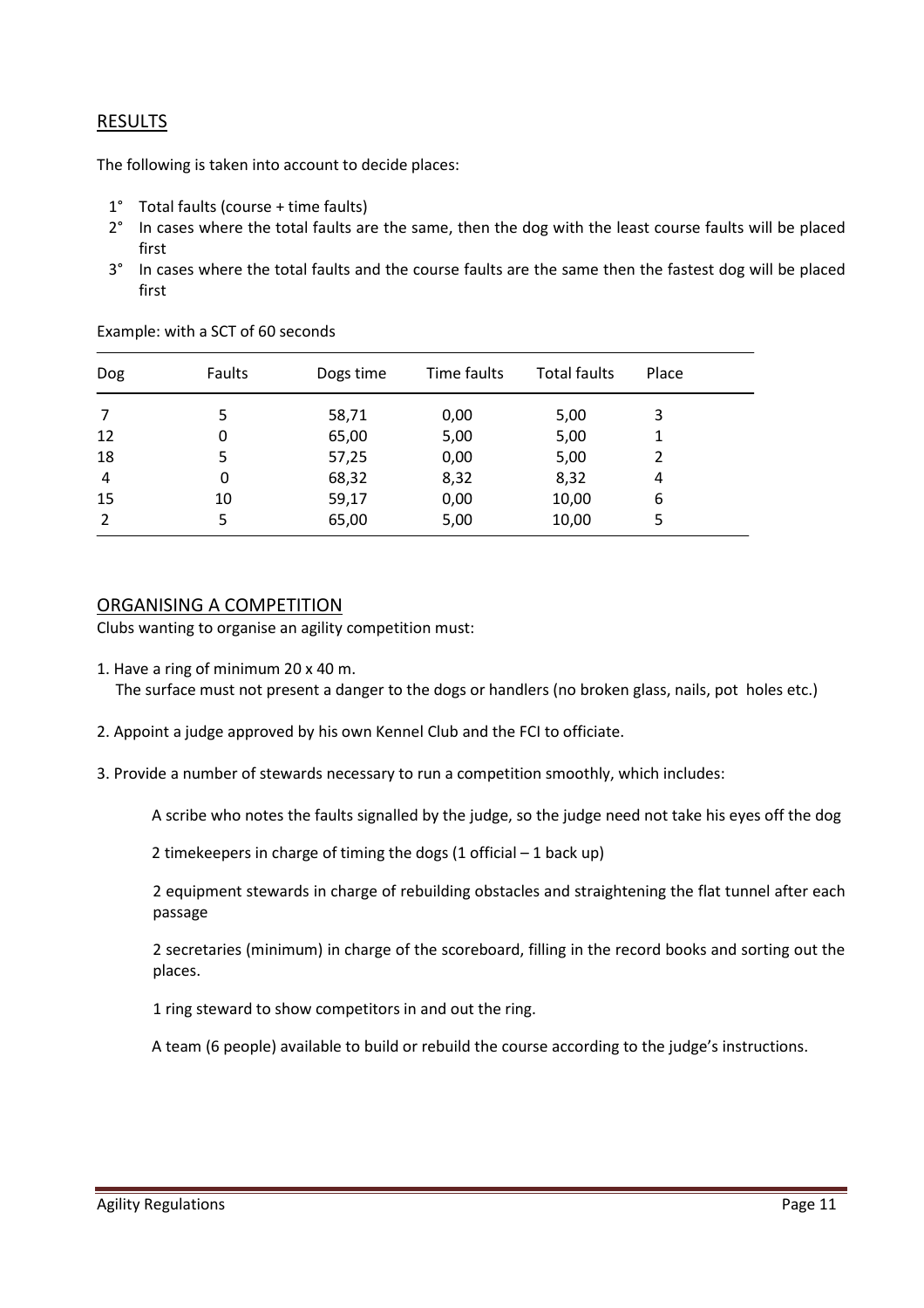# ELIGIBILITY TO ENTER COMPETITIONS

Eligible to enter:

a) *International* agility tests sanctioned by the FCI, that award the FCI Agility Certificate and qualify for national competitions and the FCI World Championships:

All breeds over 18 months and in possession of a pedigree *(studbook/appendix)* recognised by the FCI; they must be tattooed or chipped: owners/handlers must be members of a club belonging to a National Cynological Organisation (Kennel Club) affiliated to the FCI.

Competitors must have a record book or a license issued by their NCO in which competition results are recorded.

# *Bitches in heat are permitted to compete in international competitions.*

# b) *National* agility tests

All dogs over 18 months with or without pedigree; must be tattooed or chipped; and owners/handlers must be members of a club belonging to a NCO affiliated to the FCI. Competing dogs must have a record book or license issued by their NCO in which competition results are recorded.

Ineligible to enter:

- Pregnant bitches
- Dogs that are apparently ill or hurt
- Doped dogs

Dogs coming from or going to a region infected with rabies must have a valid inoculation certificate against rabies.

Handlers must be a member of a club belonging to a NCO.

Visiting handlers/dogs from other countries must show that they are a member of a NCO affiliated to the FCI and that they compete in official tests in their own country.

Competitors are expected to be on their best behaviour and properly dressed

Harsh handling will be condemned severely and will result in immediate elimination. A complaint may also be lodged against the handler.

The organising club has the right to refuse any entry.

# TESTS / CATEGORIES & CLASSES

Two sort of tests are organised:

- 1) Official agility tests sanctioned by the FCI
- 2) Unofficial agility tests

Three categories exist:

S (Small) - M (Medium) - L (Large)

Note: Dogs can only enter one category. It is recommended that the height of the dogs competing in 'S' and 'M' be registered in the record book. An FCI approved breed or agility judge who signs the entry in the record book can measure the dogs.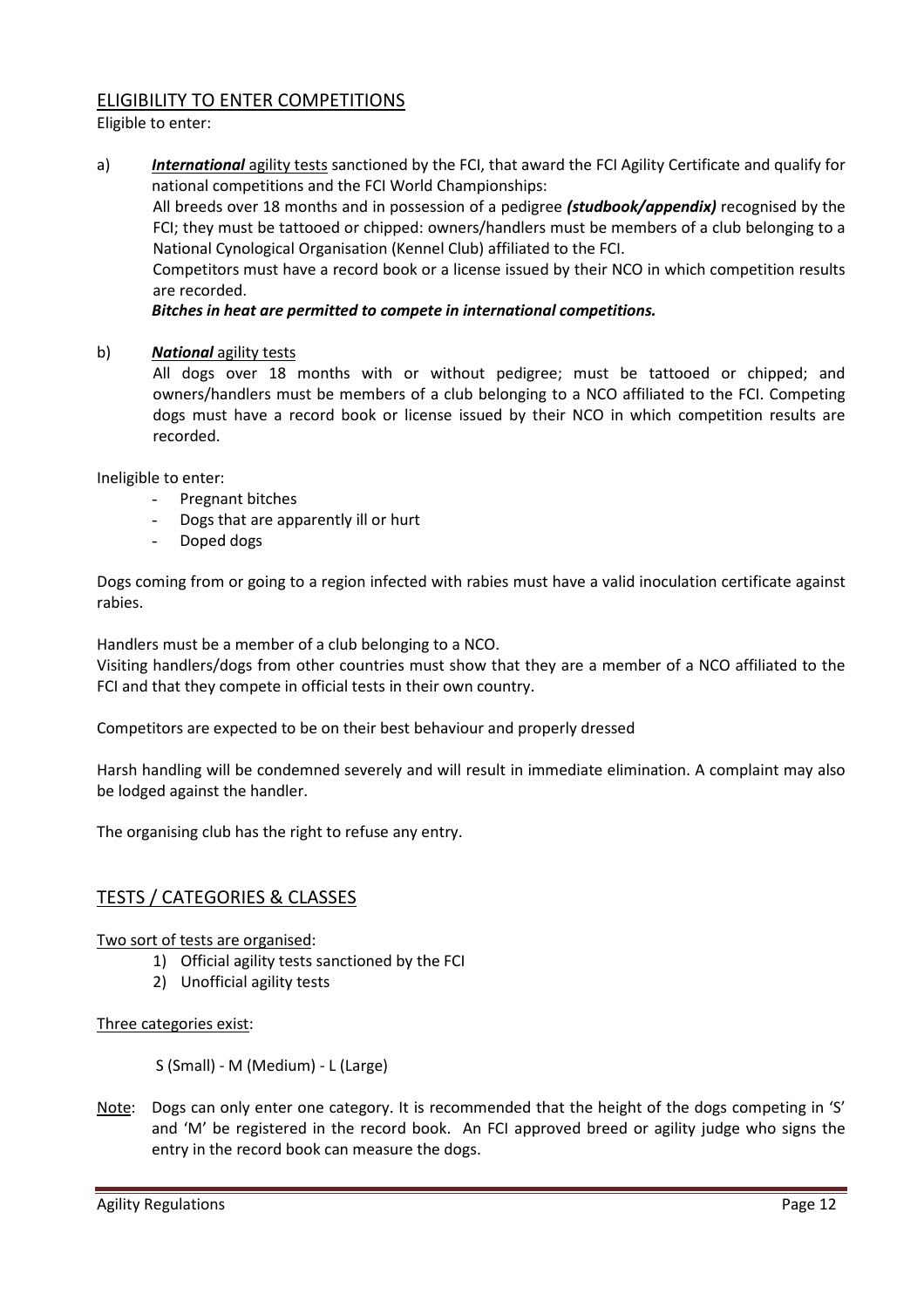# 1° Official Agility tests sanctioned by the FCI

Open only to FCI recognised pedigree *(studbook/appendix)* dogs over 18 months old and in possession of a record book or license issued by their NCO.

There are two official classes:

- Agility including contact equipment and the table.
- Jumping excluding contact equipment and the table.

These classes are divided into three levels:

#### a) AGILITY/JUMPING 1

Open only to dogs that have not yet obtained their 'Agility Certificate'.

# b) AGILITY/JUMPING 2

Open only to dogs that have obtained their 'Agility Certificate'.

# c) AGILITY/JUMPING 3

Open only to dogs who were placed three times, with a clear round, in the top three in Agility 2 tests.

Relegation is possible, this according to the specifications of the NCO.

When building the course the judge must use, at his discretion, the obstacles approved by the FCI.

*Note:* An Agility 1 course will have a maximum of three contact obstacles, and a maximum of four contact obstacles will be used in an Agility 2 and Agility 3 course (at the judge's discretion).

Spread jumps should not be used in Agility/Jumping 1.

Weaving poles and *the tyre* can be negotiated only once during a test.

The spread jump, tyre and long jump must always be set up for a straight approach from the previous obstacle.

The first and the last obstacle must be a hurdle, the first should be a single hurdle.

The difference between Agility 1, Agility 2 and Agility 3 should be:

- the length of the course and its degree of difficulty
- the speed chosen to determine the SCT

The rules apply for all the categories - S, M and L - except that the obstacles must meet the specifications defined for the Small and the Medium dogs.

The results obtained in the officials tests will be recorded in the record books or licence and allow entering National Championships, as well as the World Championships in so far that the criteria, set out by the NCOs, are met.

# 2° Unofficial Agility tests

Left to the initiative of each country, these 'unofficial competitions' should hold the agility ideals high and ensure the safety of the dogs and handlers. In his briefing, the judge should explain the rules before starting each class.

Standard marking can be applied or vary according to the class that is being organised.

The number of classes at an 'unofficial agility show' is determined by the organising club and will depend on the number of entries and the time available.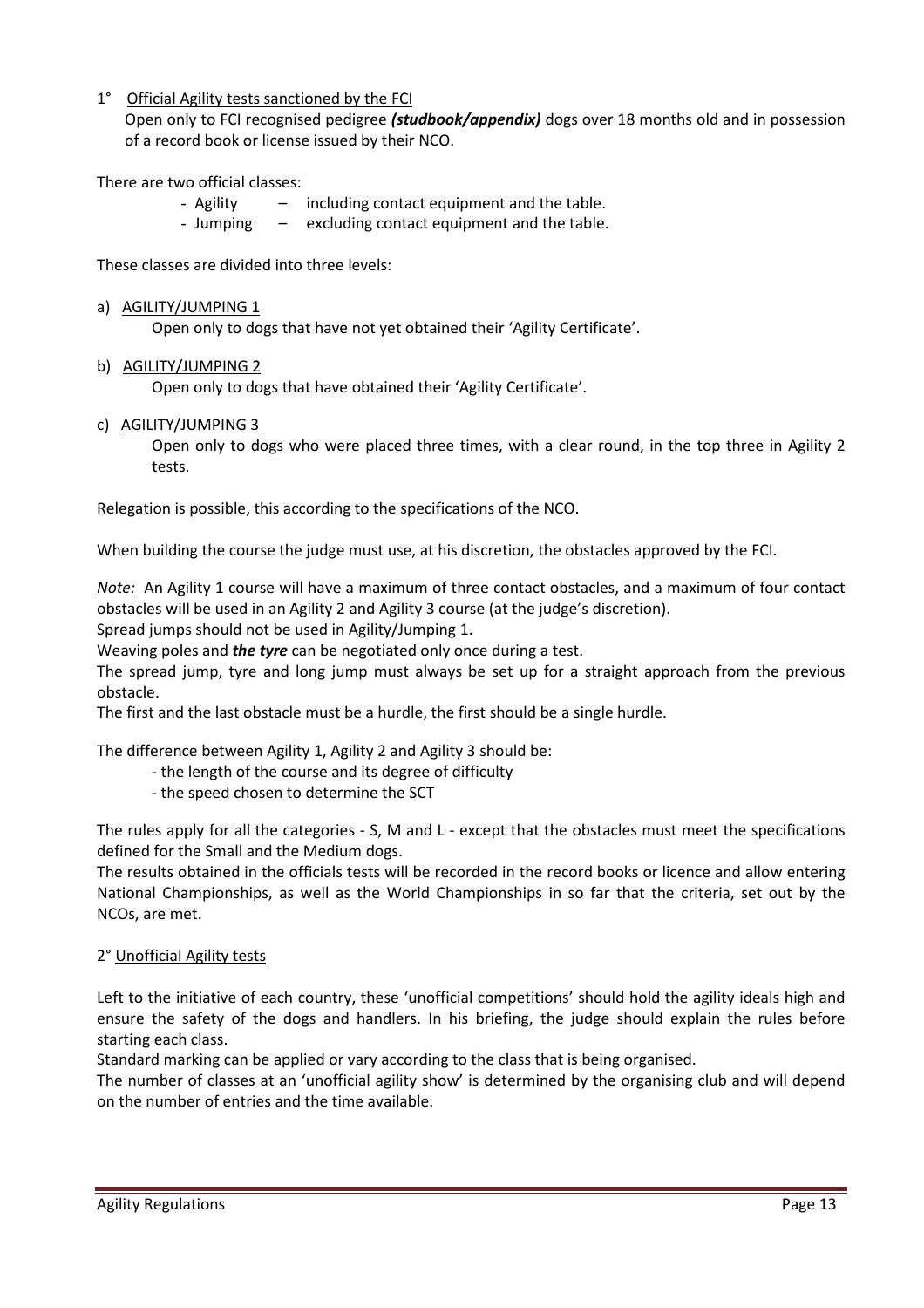# **C. FCI WORLD AGILITY CHAMPIONSHIP**

# 1° Organisation

The World Agility Championships are organised annually. The winners will gain the title 'World Agility Champion(s)'

Any NCO wanting to organise the 'World Agility Championships' must apply five years in advance. Applications must be sent to the chairman of the FCI Agility Committee. As a rule, the date for the World Championship, is the first weekend of October. The FCI Agility Committee must approve any deviation from this date. Applications should include the following details:

- Name of the NCO including name and address of the official running the event
- Place where the event is planned
- Description and plan of the facilities
- Confirmation that everything will be carried out according to the Specifications for the World Championships

Description of the facilities and ring chosen for the event as well as the available resources, which must meet the 'Specifications for the World Agility Championships' attached to these regulations.

The World Agility Championship is an event in which the top handlers of FCI member countries take part. The organising country should give this event the prestige befitting the 'World Championships'.

The host country will provide all the necessary equipment. It is responsible for the reception of all invited competitors and officials.

To create a good atmosphere, which will contribute to the success of the event, special consideration should be given to the use of a good commentator during the event.

The media (press, radio, TV etc.) should be contacted to ensure the necessary publicity in order to attract a large number of spectators and thereby promote Agility and the pure bred dog.

The organising NCO is responsible only to the FCI for the practical organisation and it must take the appropriate measures to make sure that the event runs smoothly.

At least 6 months prior to the event, the organising NCO must invite other NCOs to participate. The NCOs should be advised about closing date, maximum number of entries and they should also be requested to provide suitable and identical attire for their teams.

The FCI agility committee will appoint a representative who will ensure that the 'Specifications' regarding the World Championships are respected by the organising NCO and that the Agility rules and regulations are strictly applied. The organising NCO will present the representative with a programme of the competition.

# 2° Tests

Tests will be judged according to the FCI rules and regulations. They will be held in one ring, 30 x 40 m. Two judges (one from the host country) will officiate.

The World Agility Championships will consist of:

# a) 2 'individual' tests

- 1 Agility course containing the contact equipment and if a table is used it should have electronic timing.
- 1 Jumping course without contact equipment or the table.

The course will only contain the approved obstacles.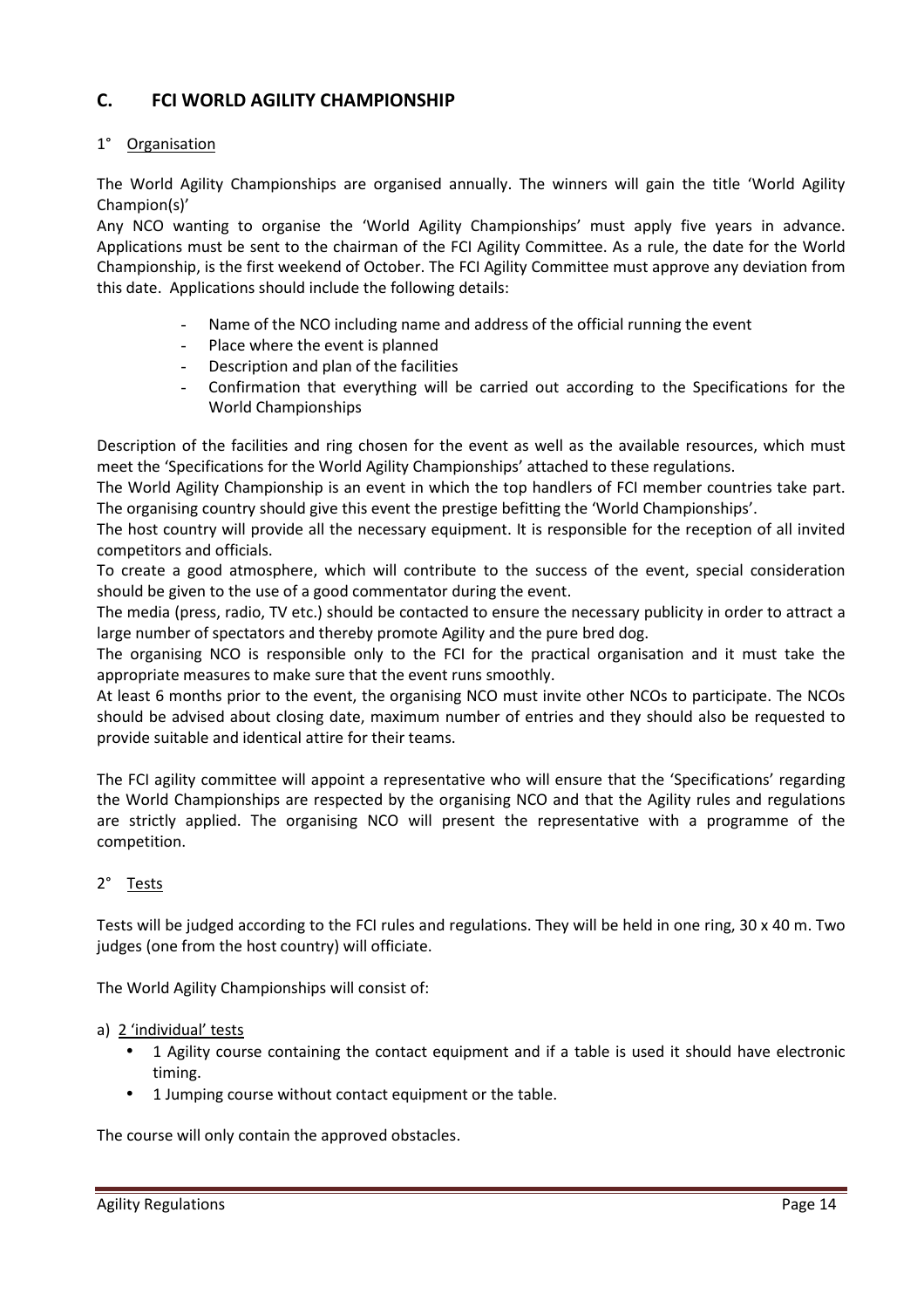The two results added together will determine the winner, who will be 'World Agility Champion'. In case of a tie (for first place only), a run-off is held over a third course.

- b) 2 'team' tests
	- 1 Agility course containing the contact equipment and if a table is used it should have electronic timing.
	- 1 Jumping course without contact equipment or the table.

Each participating country will be allowed to enter one team, consisting of **4** dogs per category (a dog can be entered in one team only). The course will only contain the approved obstacles.

The two results (agility and jumping) of the *best* 3 dogs *in each run* of each team will be added together to determine the winning team. The winning team will be called 'World Agility Champions'.

# *After each run – individual and team – the dog's chip number will be checked.*

# TEST DOG

Before the judge starts the test and after determining the SCT, a 'test dog' – that does not take part in the competition – will have a test run. This will occur in each category.

# 3° Applications

For the World Agility Championships, NCOs affiliated to the FCI (or those with a close relationship like the AKC, CKC and The Kennel Club of GB) are allowed to select teams according to the following rules:

- Owners and handlers must have the nationality of the country or must have their legal residence in the country for which his/her dog will compete. It is up to the NCO to determine the residential status of the owner and handler. In case of dual nationality, he/she can choose either country without restriction: however, he/she can only compete for one country.
- The dog must have been registered with the studbook**/***appendix* of the country for which it will compete for a minimum of *6* months.
- Each handler is allowed to compete with maximum four dogs.

If difficulties arise, they must be referred to the General Board of the FCI.

- 'Individual' tests: 9 dogs, "L", "M" or "S" (maximum 6 in one category).
- 'Team' tests: 1 team consisting of *4* dogs per category, 'L', 'M' and 'S'.
- *Note:* The winners *(same dog and handler)* in the 'individual' tests (L M S) of the previous Championship will be selected automatically so they can defend their title. These dogs will simply be added on to the number of dogs allowed for their country.

To qualify as a competitor at the World Championships, dogs must have a pedigree recognised by the FCI and achieve the qualification 'Excellent' or at least 'Very Good' in an official Agility 2 or Agility 3 test.

The NCOs can consider other criteria.

The NCOs will send the entry forms, properly completed and signed, to the organising committee before the closing date. They will, at the same time, appoint a 'team leader' or coach who shall be responsible for the team before the organising committee.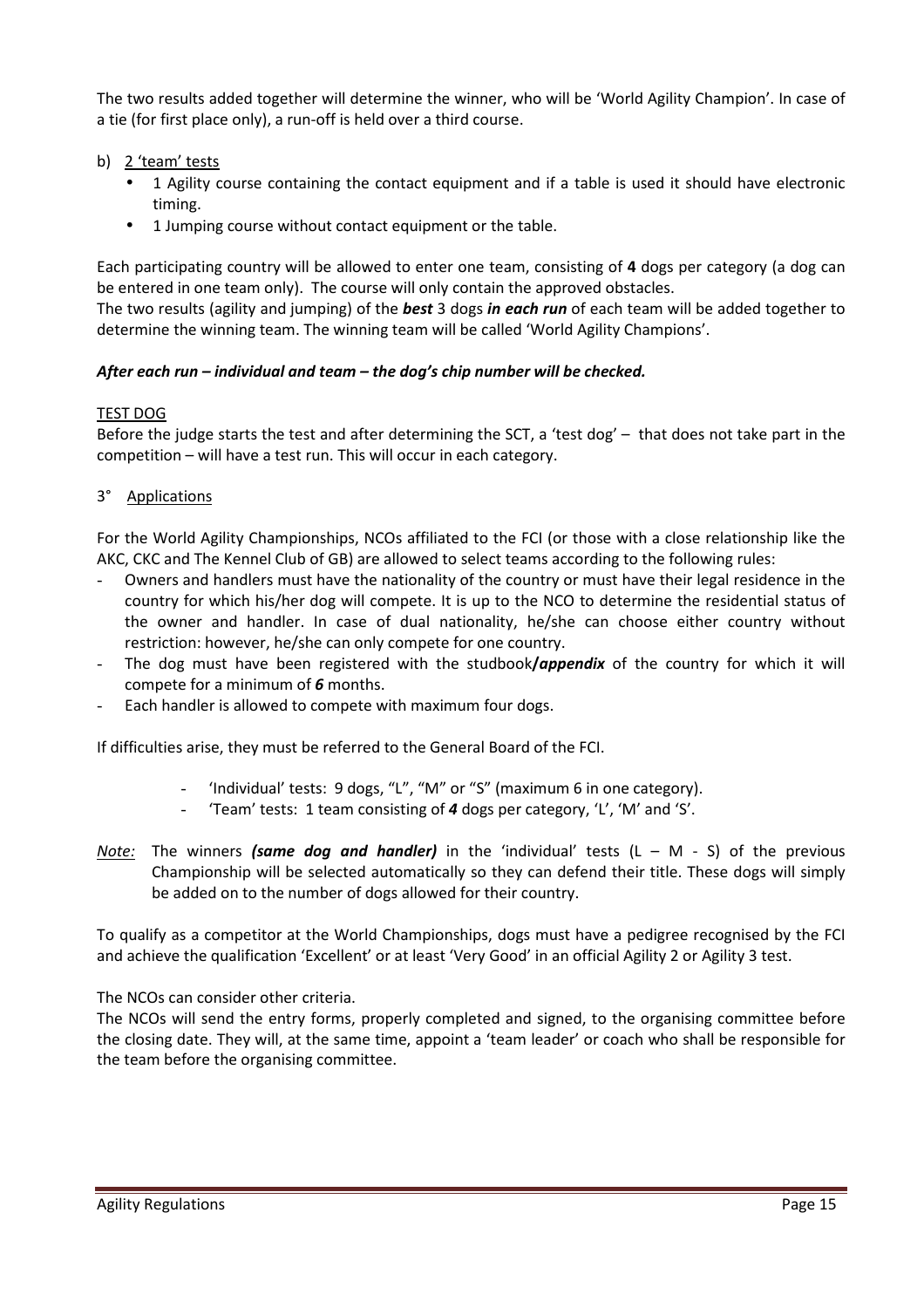# 4° Ring equipment

2 complete agility sets, consisting both of the following approved obstacles:

14 hurdles with poles (1 brush fence, 1 hurdle with full panel, 1 hurdle with gate are also allowed – diameter of the poles should be **4** to 5 cm), 1 tyre **(breakaway tyre is recommended)**, 1 wall or viaduct, 1 dog walk, 1 A-frame, 1 see-saw, weaving poles, 1 table with an electronic timing device built in **or placed on** the surface, 1 long jump, 2 tube tunnels and 1 flat tunnel.

# 5° Veterinary control

Each dog will be submitted to a veterinary control before the competition starts. The inoculation certificates against rabies will be checked. Dogs coming from or going to a rabies-infected region must also have a valid health certificate issued by their veterinary surgeon.

Pregnant bitches or dogs that are ill or hurt will not be allowed to compete. Bitches in heat are allowed to compete, provided they are separated from the other competing dogs, and kept away from them and run last in the competition.

# 6° Record book or license

Each dog must have a record book or license, which is handed over to the organising committee before the competition starts.

# 7° Judges

The FCI Agility Committee will appoint two qualified judges, one of them must be from a different country than the organising country, and one assistant judge (this must be a FCI recognised judge). The two appointed judges are responsible for judging the courses, the assistant judge is only responsible for judging the up contact of the dog walk.

The judge is not permitted to judge immediate family such as spouse, partner, father, mother, daughter, son or household residents.

The expenses of the judges are defined in the FCI 'Specifications for the World Agility Championships'. The organiser must provide the foreign judge with an interpreter in one of the four FCI languages (French, English, German or Spanish).

The judge's decisions are final and cannot be appealed.

# 8° *Specifications*

The organising committee must abide by the FCI rules and regulations that lists all the committee's duties and responsibilities and implement them correctly.

# **The English text is the authentic one***.*

*The text in bold and italic has been approved by the FCI General Committee in Paris, July 3rd 2011. These new rules will be applied from January 1st 2012.*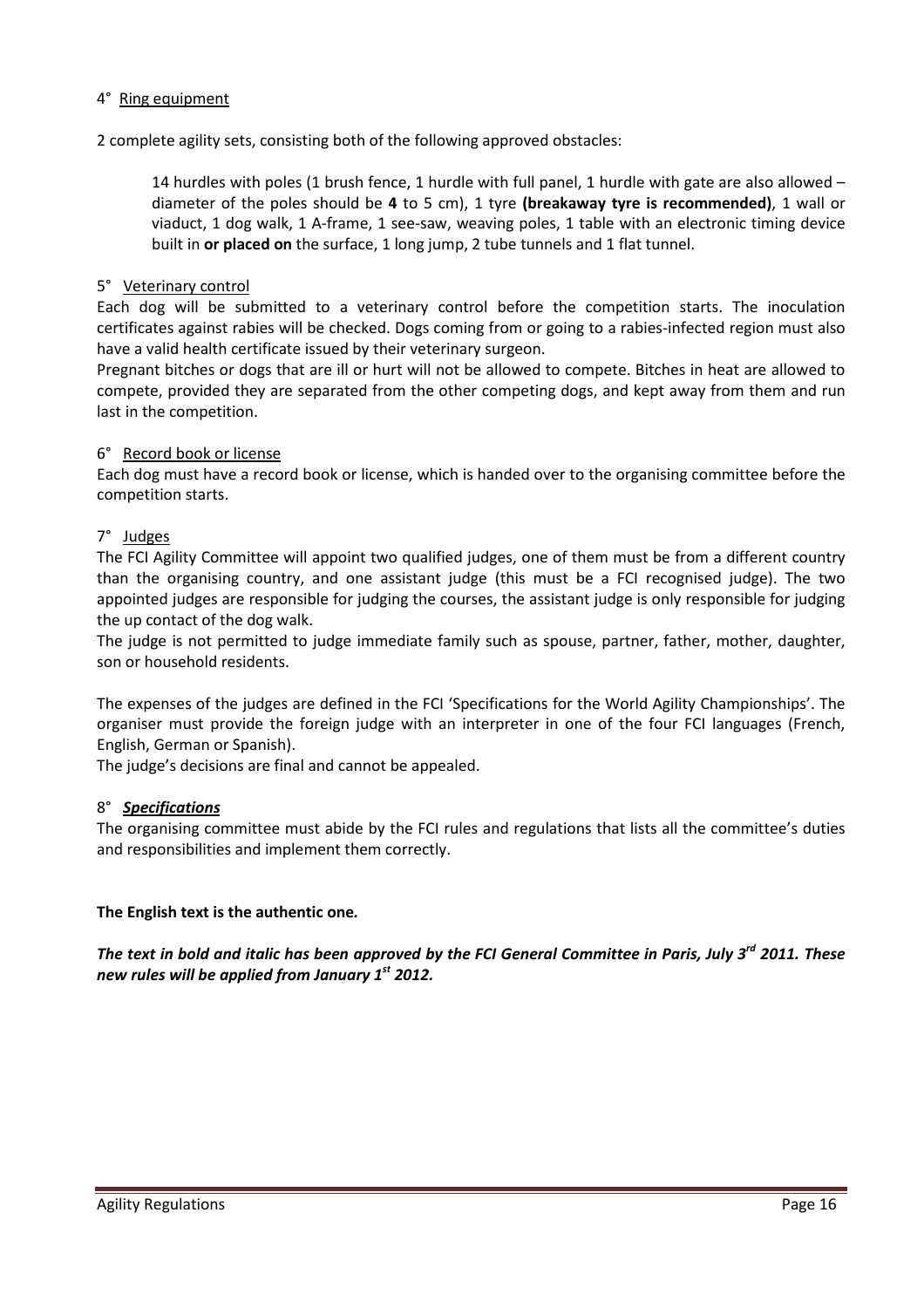*AGILITY OBSTACLES Regulations of the Féderation Cynologique Internationale* 





*Single Hurdle Spread Jump*